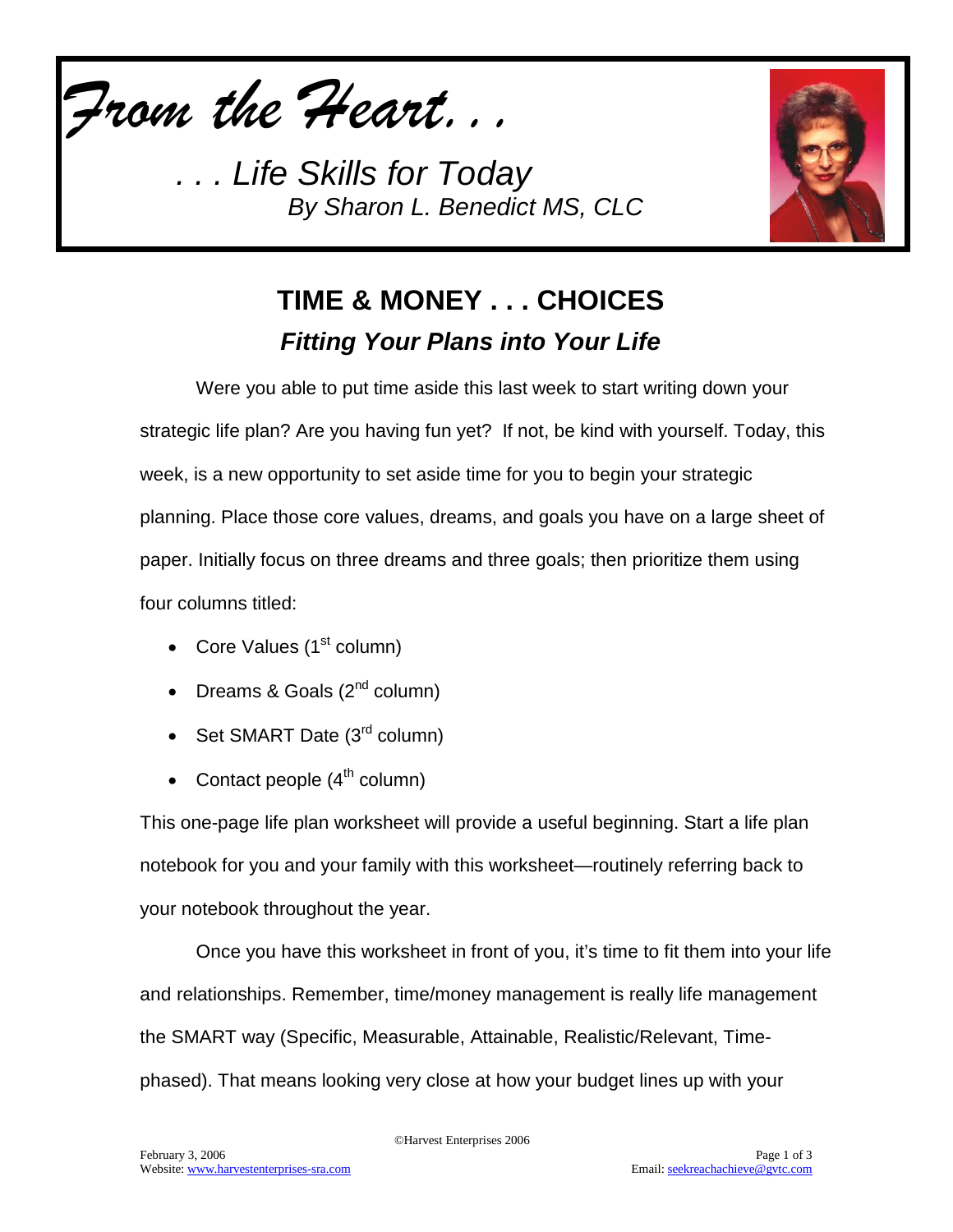dreams and goals. For wherever you spend your money is where you spend your time and life. Let me say again, *wherever you spend your money is where you spend your life!*

Your *Personal Budget* consists of specific categories itemizing *every* annual mandatory and discretionary expense, and all sources of income. Use current taxrelated category terms to make it easy to transfer the amounts to your FIT 1040 form. You can be more creative with your non-tax related category terms (ie. groceries, dining, clothing, home repairs).

Your next step is to place your annual income and expenses in each category. Highlight where you may need to shift some dollars to cover certain mandatory expenses. Review your discretionary expenditures to insure the budget covers your necessities, contributes to your dreams and goals, and fits your core values.

Have your budget sheet placed next to your life plan worksheet to help you more effectively align your spending with your goals. Seek a trusted friend's help if you are not inclined to work with numbers, nor consider yourself savvy with budgeting and finances. Their questions and feedback may prove a valuable asset.

Questions will arise. What do I buy and why? What do I consider a necessity or luxury? What do I say goodbye to and add to my budget? How will those choices support my core values and build my dreams and goals, without jeopardizing my money, time, and relationships?

Set aside a focused, committed weekend to try out this exercise. You will discover some revealing insights into where you are heading in life. Have a family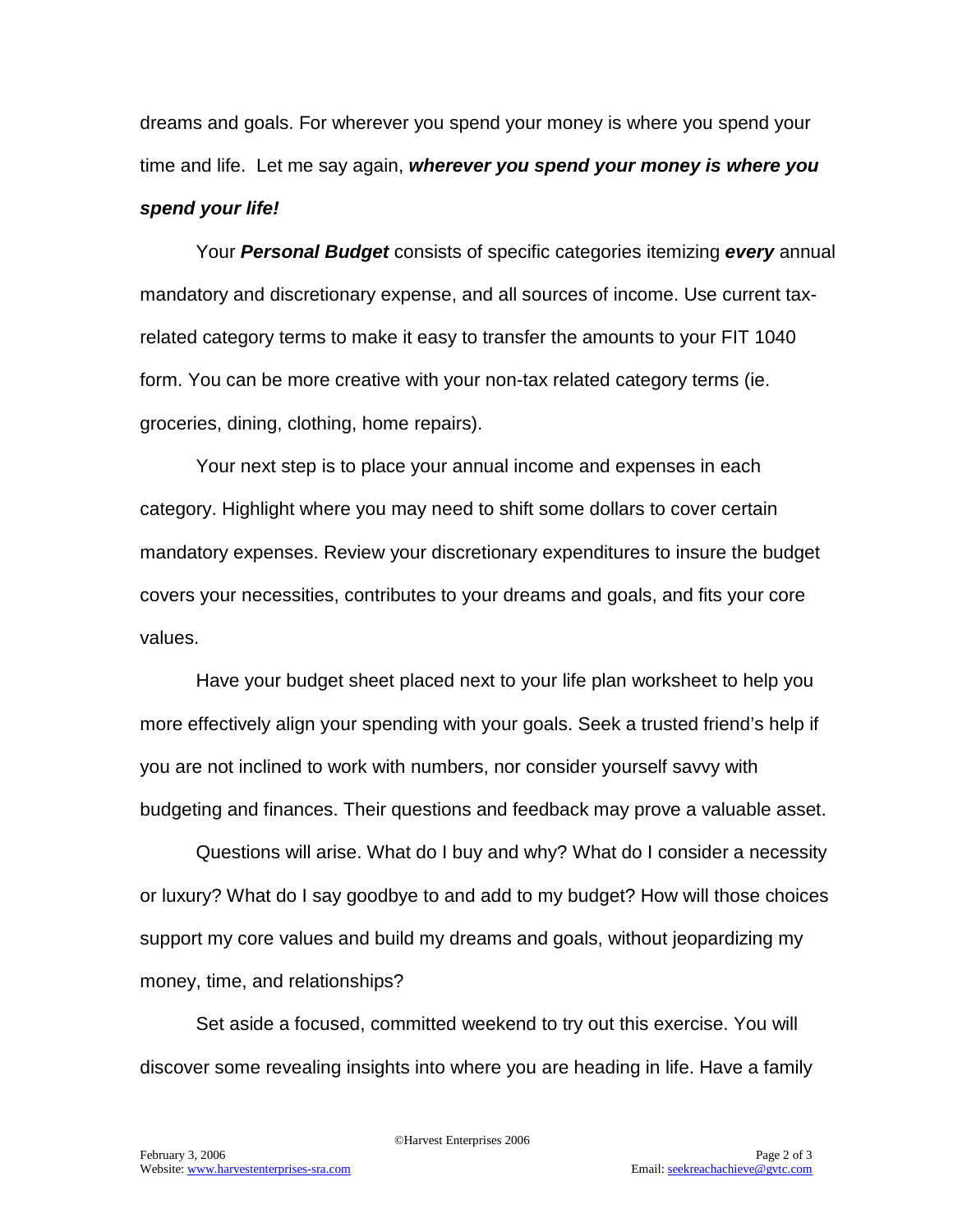discussion about forming a mutually agreeable budgeting plan and SMART actions. You may also want to seek reliable advice from a professional financial advisor on life and estate planning—start today.

Although it is not easy or fun to look close at where your dollars go, this budget task is indispensable for supporting and achieving your dreams, goals, and preserving healthy relationships. Be honest with yourself. If our Fortune 500 companies deem it important, then we should also take it seriously for ourselves. Without a financial plan, we too would have the tendency to lose sight of our core values, overspend and accumulate substantial debt, risk lack of funds for emergencies, and have no capital to reach our more significant dreams and goals.

Next issue, we will go into more detail on the benefits of strategic budget planning and the consequences if you don't—directly impacting your life, family, and other relationships. You will learn how our nation's middle-income families are doing in the 21<sup>st</sup> century; and how you can improve the odds of a better future for yourself and those you love.

**CORRESPONDENCE** The author can be contacted through her website[, www.harvestenterprises-sra.com](http://www.harvestenterprises-sra.com/) or by email at [seekreachachieve@gvtc.com.](mailto:seekreachachieve@gvtc.com)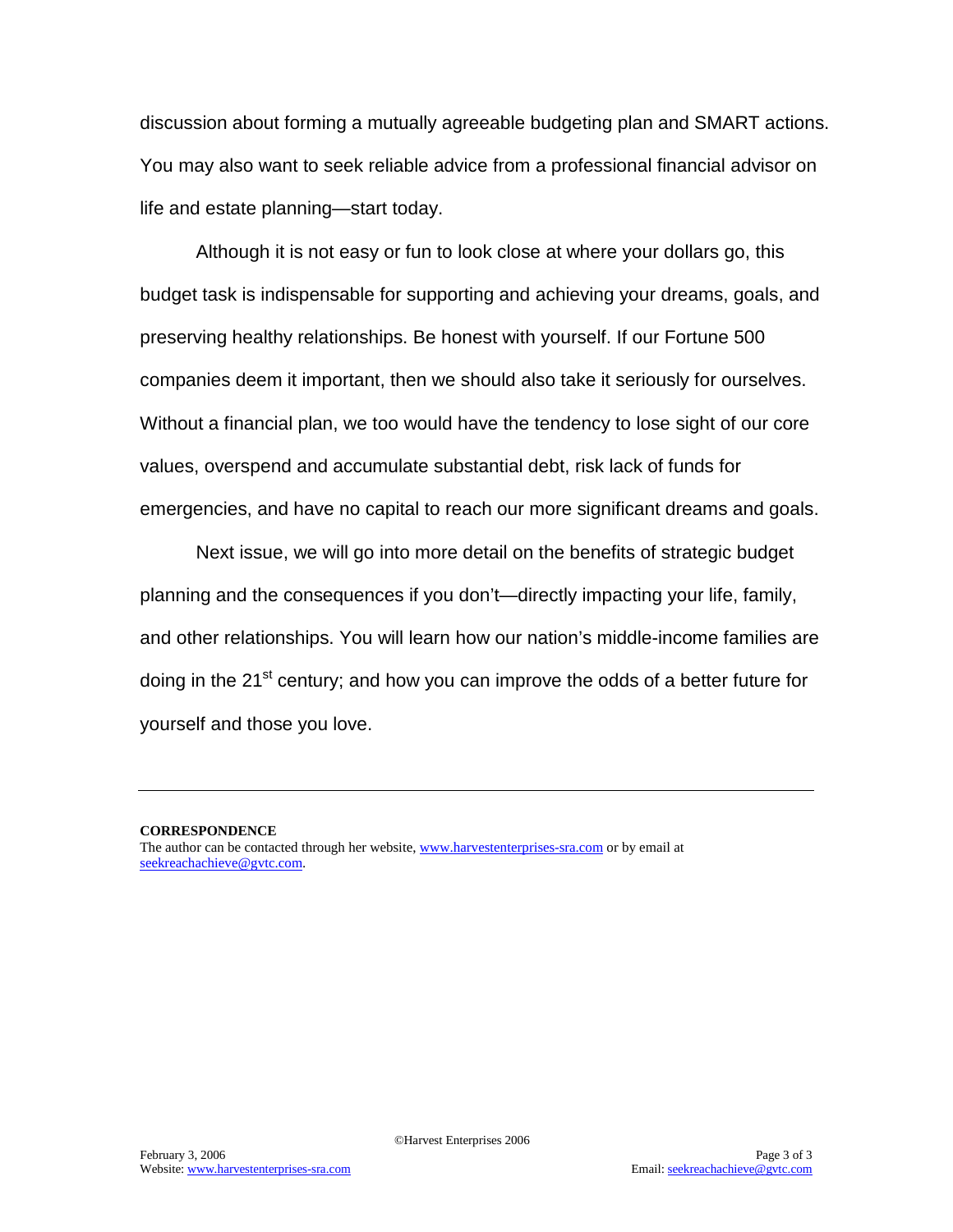*From the Heart...*

*. . . Life Skills for Today By Sharon L. Benedict MS, CLC*



## **TIME & MONEY . . . CHOICES Budgeting Beyond Just Survival**

"I've got enough money saved for the rest of my life. Well... unless I want to buy something." Does this sound familiar? There are times when I actually look at my check book balance and still say, "I can buy this and make up the money next year." Is this survival mode or what?

Getting beyond just surviving is integrally connected to your own personal budget and commitment to your dreams and goals. Hopefully, you have given yourself opportunity to set up your budget as discussed last issue. Once you establish where you are and where you want to go with your budget, it's time to take action one day at a time. You will then need to routinely track your income and expenses to keep you moving forward.

As life expectancies in the 21<sup>st</sup> century increase, the need for increased retirement income is swelling. Living paycheck to paycheck makes it even more precarious toward supporting the retirement years? In addition, relying on the ever available credit cards (w/ minimum payments and 21%+ interest charges) dropped into your mailbox only further endangers your ability to stay afloat. Mounting credit cards are guaranteed to keep you in major debt throughout your lifetime.

Although survey data is hard to find, many consumer counseling services report that most of our nation's families do not live within budget nor actually have a personal budget. According to Chauna Brocht's report, *Hardships in America: The Real Story of Working Families,* 29 percent of American working families fail to earn enough to afford following a basic family budget.

This means that these families are unable to provide basic necessities such as decent food, safe housing, and access to adequate health and childcare.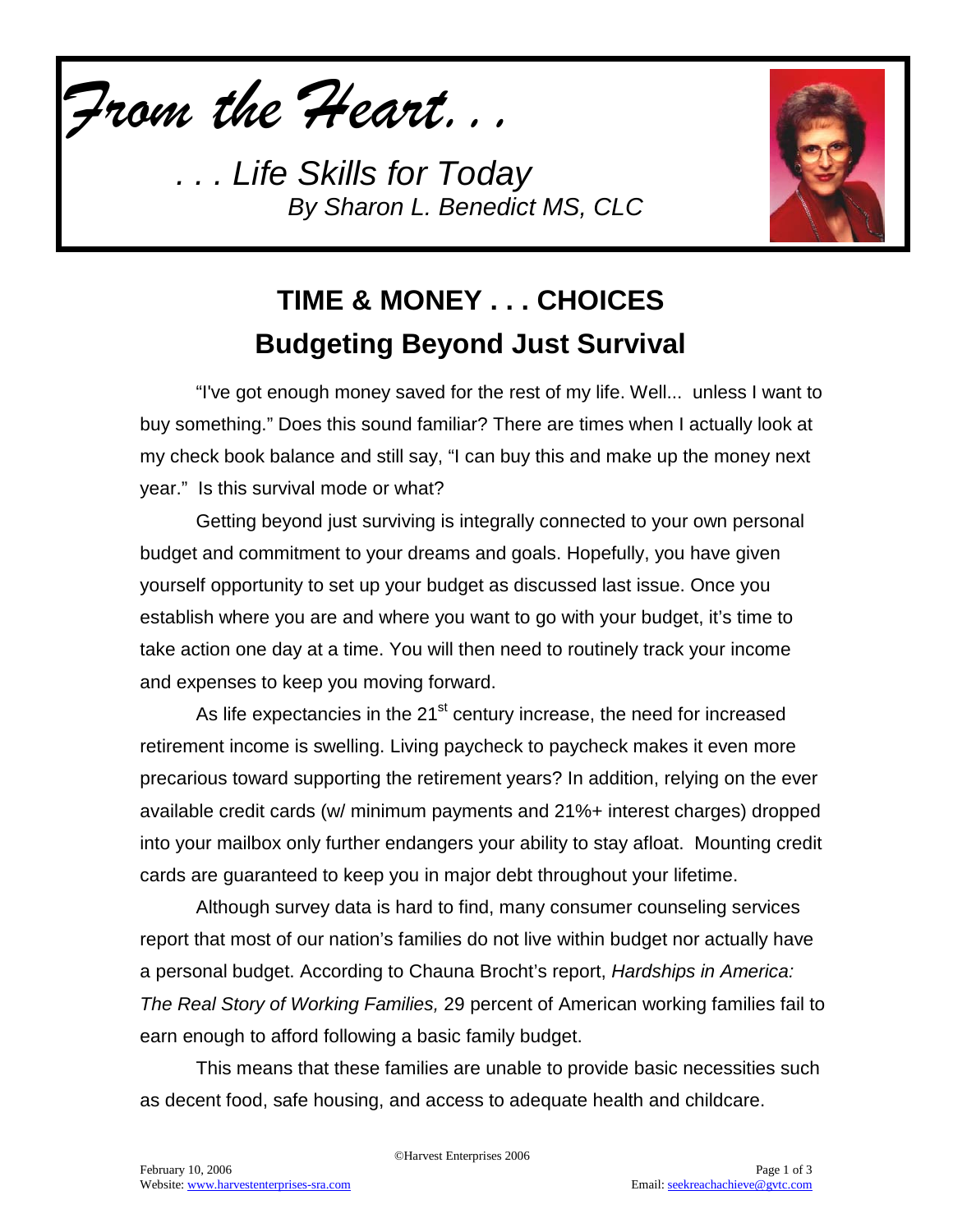Except for Alaska and Hawaii, the 2005 official annual poverty line for a family of four is \$19,350. Even those well above the official poverty line (ie. \$35-49,000/yr) can't seem to make it work.

The official poverty line is considered grossly outdated across our nation, aggravated by certain critical societal roadblocks such as affordable housing, adequate wages, and healthy/stable home environment . It therefore becomes imperative for every family to reevaluate their financial situation and achieve a workable budget.

Fueled by strategic planning and disciplined action, the benefits of budgeting are potentially enormous. However, the consequences if you don't are just as enormous—directly impacting your life, family, and other relationships.

If you are one of those who struggle with numbers, need more detail help with where to start, or just don't see much value in having a personal budget, then I strongly encourage you to seek professional advice on life financial planning and budgeting before you get too deep in the moneyless mire.

Here comes the good news to motivate you to action. These many benefits will help you see lasting value of living on a budget:

- Considerably reduced stress for you and your family
- Increased control of your financial destiny
- Enhanced passion and lasting commitment for your dreams & goals
- Financial freedom
- Debt-free living
- Save more money for targeted dreams & goals
- Invests smarter
- Jump starts your career
- Protects and helps unify your family
- More time for yourself
- Supports high-quality wellness goals
- Comfortable retirement
- Having all-around more fun!

The consequences of not budgeting are many and almost certainly unavoidable. In the next issue, these unfortunate and often tragic consequences will be listed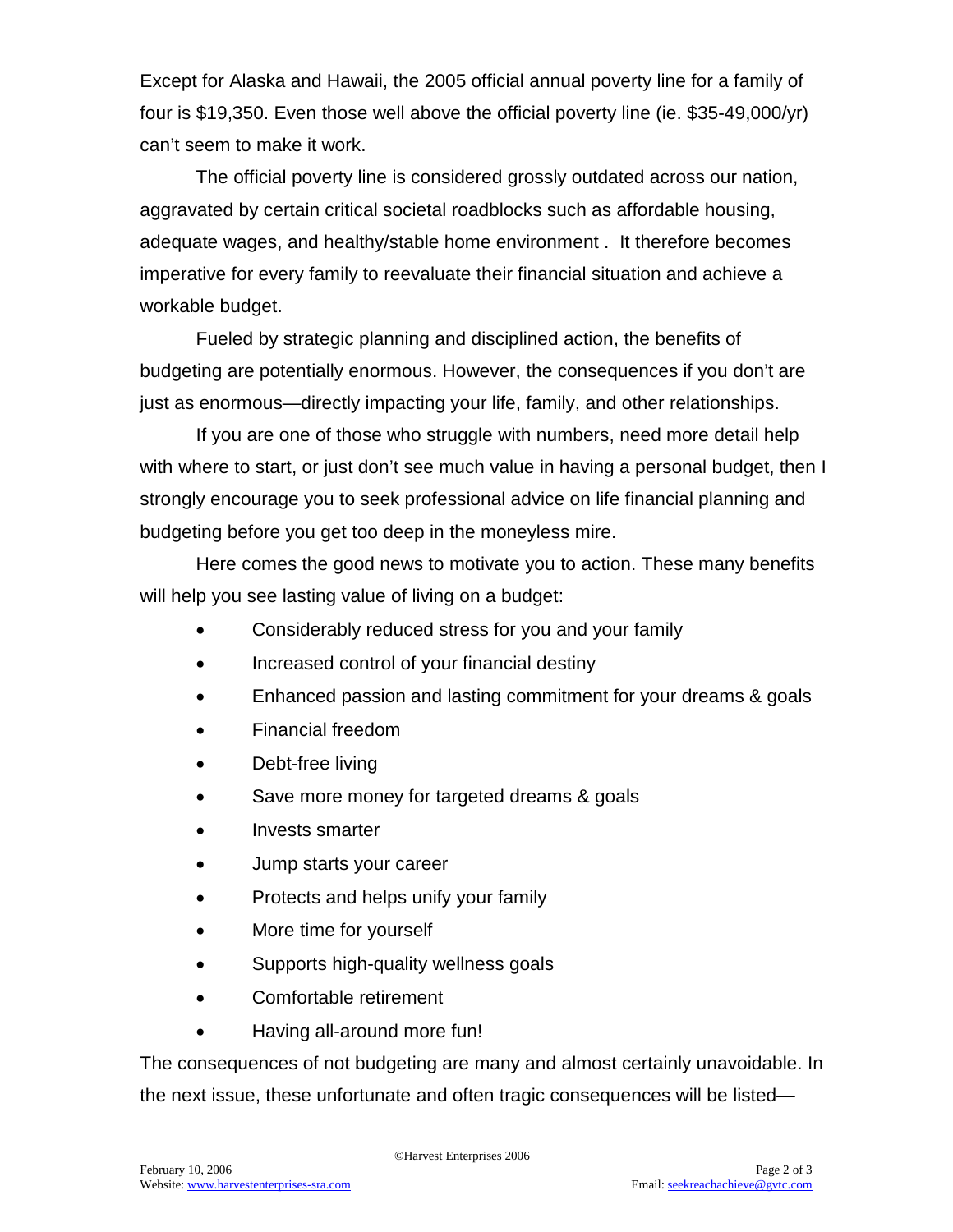with focus on bankruptcy, the end of the line. In the meantime, here are just a few

resources to help you easily start a budget and offer useful tips on living on a

budget—

**The Money Book for the Young, Fabulous & Broke** by Suze Orman. Riverhead Hardcover (March 3, 2005) **The Road to Wealth** by Suze Orman. Riverhead Books. New York, New York. 2003.

<http://www.suzeorman.com/>

US Government—First Government for Consumers <http://www.consumer.gov/yourmoney.htm>

CNN Money.com—

Money 101 classes-23 lessons <http://money.cnn.com/pf/101/> [http://cgi.money.cnn.com/tools/instantbudget/instantbudget\\_101.jsp](http://cgi.money.cnn.com/tools/instantbudget/instantbudget_101.jsp) (also helps analyze your income/expenses based on a comparison of similar American households)

About.com <http://about.com/money/> <http://financialplan.about.com/msubbudg.htm>

No Debt No Sweat, [www.nodebtnosweat.com](http://www.nodebtnosweat.com/)

**\*\*\*\*\*\*\*\*\*\*\*\*\*\*\*\*\*\*\*\*\*\*\*\*\*\*\*\*\*\*\*\*\*\*\***

**CORRESPONDENCE** The author can be contacted through her website[, www.harvestenterprises-sra.com](http://www.harvestenterprises-sra.com/) or by email at [seekreachachieve@gvtc.com.](mailto:seekreachachieve@gvtc.com)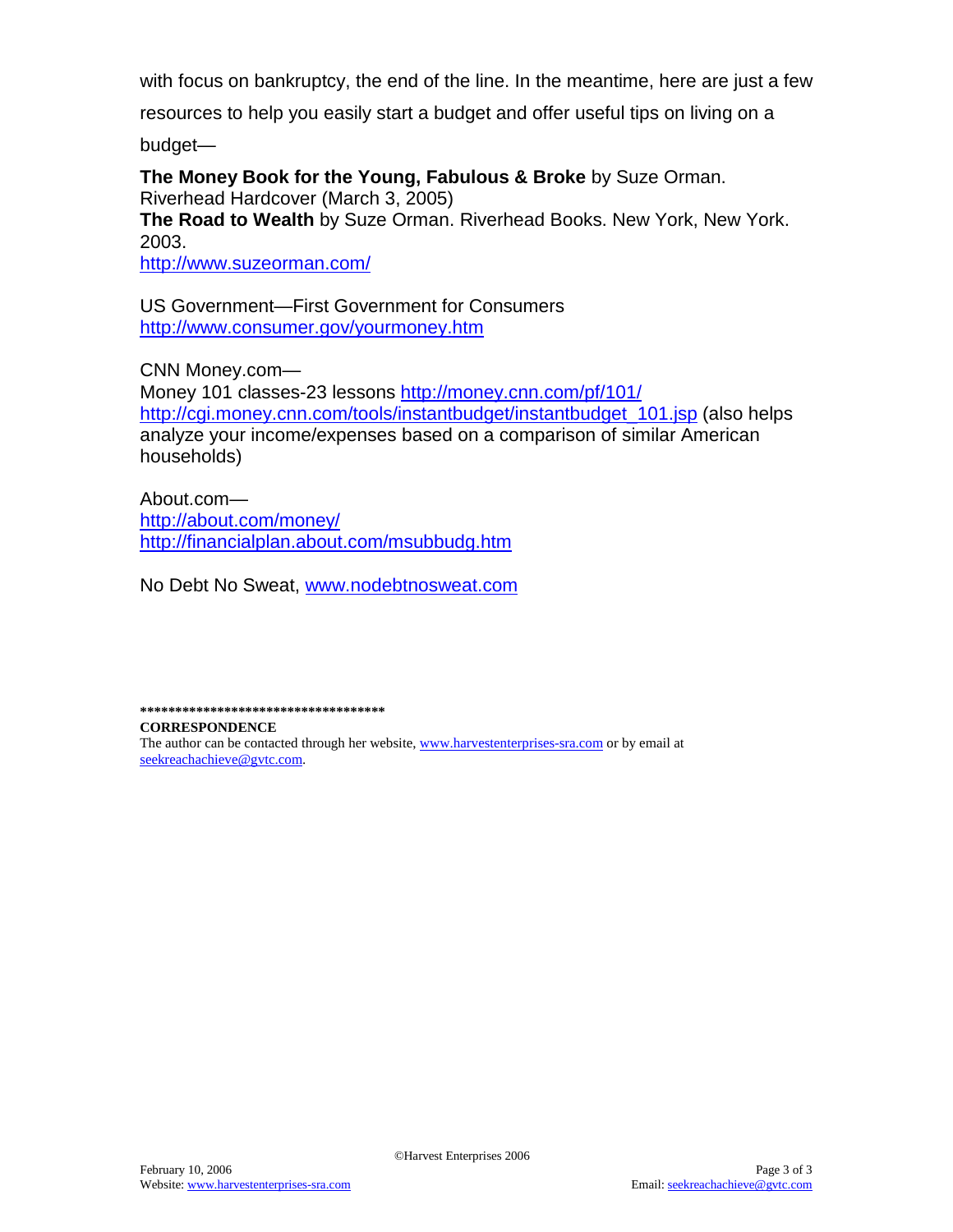

*. . . Life Skills for Today By Sharon L. Benedict MS, CLC*



## **TIME & MONEY . . . What Happens When You Don't Budget**

Although it's definitely more fun to hear the positive benefits of budgeting, I hope the negatives you are about to hear will spur you to action today! In just one year, any numbers of economic factors have changed. The devastation caused by Hurricane Katrina has already impacted the rise in gasoline prices, heating bills, home insurance premiums (or scaled-back coverage), interest rates, property taxes, and your minimum credit card payment .

Suze Orman [\(www.suzeorman.com\)](http://www.suzeorman.com/) estimates that the average family with \$9,000 in credit card debt, using 20 gallons of gas/week, and repaying a \$25,000 home equity line of credit will see these monthly bills move from \$511 to \$778. This is based on increases in minimum payment requirements, gasoline prices, and home equity interest rates. This family will annually pay out at least \$3,200 more to just maintain their current lifestyle. Then add increased home heating/cooling/electric bills, home insurance, and property taxes.

Orman believes "the game has changed . . .This is your wake up call." She also is asking, "Can you handle the hit to your wallet?" The only way to answer this question is with a viable budget already in place and a clear focus on where you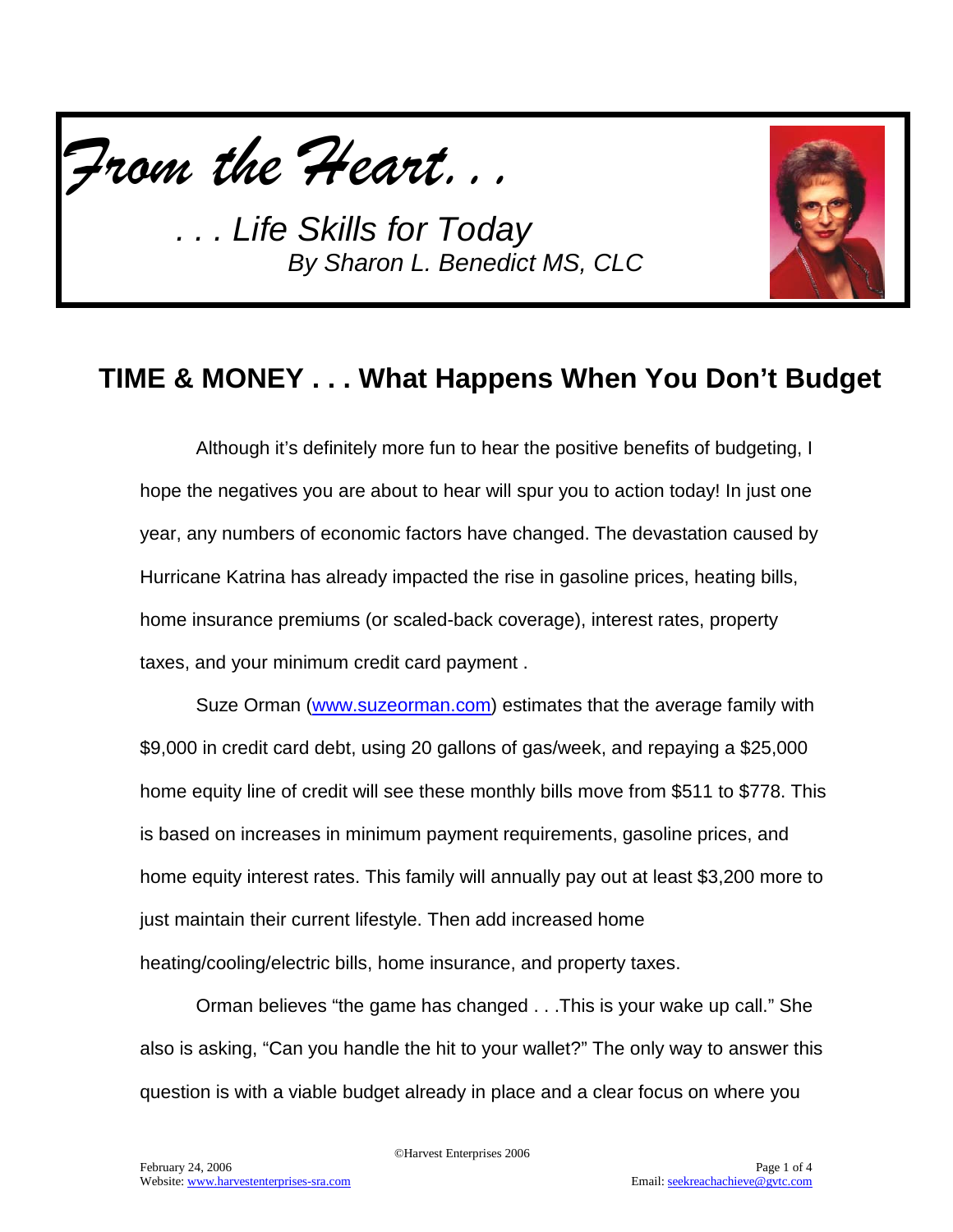are heading in life. The consequences of not budgeting and strategically planning are many. Here are a few negatives you will definitely want to avoid:

- Intensified stress/family disagreements
- Distorted perceptions and judgments toward oneself and others
- Creditors/collection agencies routinely calling
- No money for basics—food, housing, healthcare/wellness, savings/investments, special needs/emergencies, long-sought dreams/goals
- Your health and well-being put at risk
- The end of the line—bankruptcy, most likely devastating your family/other relationships

Although most financial advisors try to help people avoid bankruptcy, our nation's bankruptcy attorneys are never short of clients. According to the 2005 US Courts bankruptcy/federal judiciary stats, more than 1.6 million people filed for bankruptcy. With the new 2005 Bankruptcy law (S. 256), both consumers and businesses are required to go through many extra hoops. Key provisions for consumers include mandatory consumer credit counseling, mandatory debtor education course, reduced ability to shelter assets, and limited homestead exemption to \$125,000.

Elizabeth Warren, Harvard Law Professor, reports those families in the worst financial trouble were neither the very young with their first credit card, nor the elderly with failing health and declining savings accounts. These families were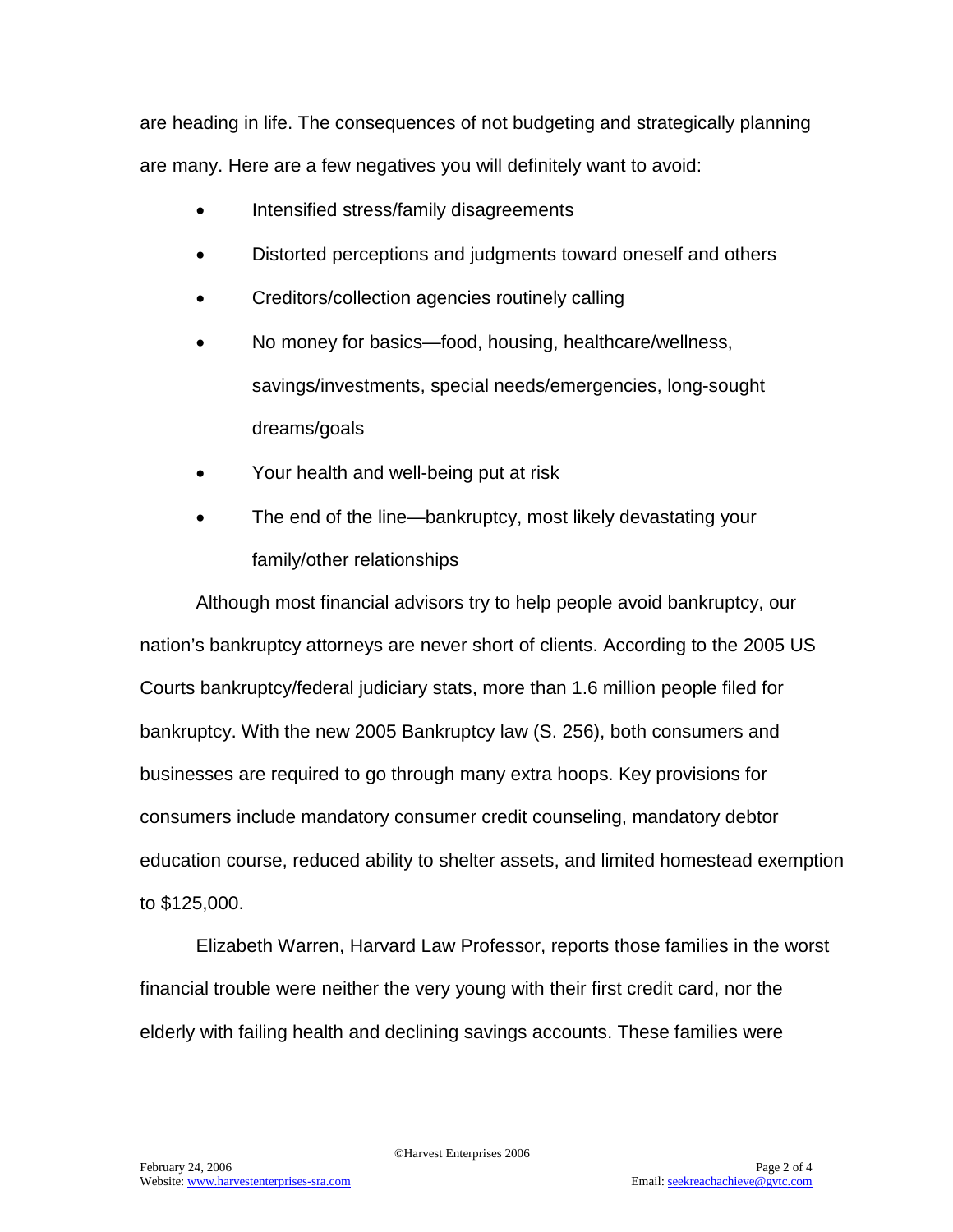parents with children at home. Having a child is now the single most predictor toward financial collapse.

These struggling families are not squandering their second income on impulse purchases or luxuries. "On the contrary, both incomes are almost entirely committed to necessities, such as home and car payments, health insurance and children's education costs. When an unforeseen event such as serious illness, job loss or divorce occurs, families have no discretionary income to fall back on (Warren E. *The Two-Income Trap: Why Middle-Class Mothers and Fathers Are Going Broke*)."

Couples with children are twice as likely to go into bankruptcy, three times more for a single divorced parent as a single friend with no children. According to Warren, "bankruptcy is deeply entrenched in American life. " More people will end up in bankruptcy than having a heart attack, cancer, divorcing, or graduating from college. Warren believes we will shortly have more friends and co-workers in bankruptcy than any other of these life events.

Families with children will be 75% more likely to be late on their credit card payments. Car repossessions have doubled in five years. Home foreclosures tripled in the last 25 years. Warren suggests that **for every family filing for bankruptcy, there are seven times more whose debt load is heading in that direction.**

In spite of some positive changes in the financial workforce mix, what is going wrong? Although there is any number of rather unusual, if not bizarre reasons, the three most common reasons are: **job loss, family breakup, health problems**. Other less frequent reasons are: **acts of God, military duty, car wrecks, unhealthy lifestyle behavior.** All these risks are part of every generation. However,